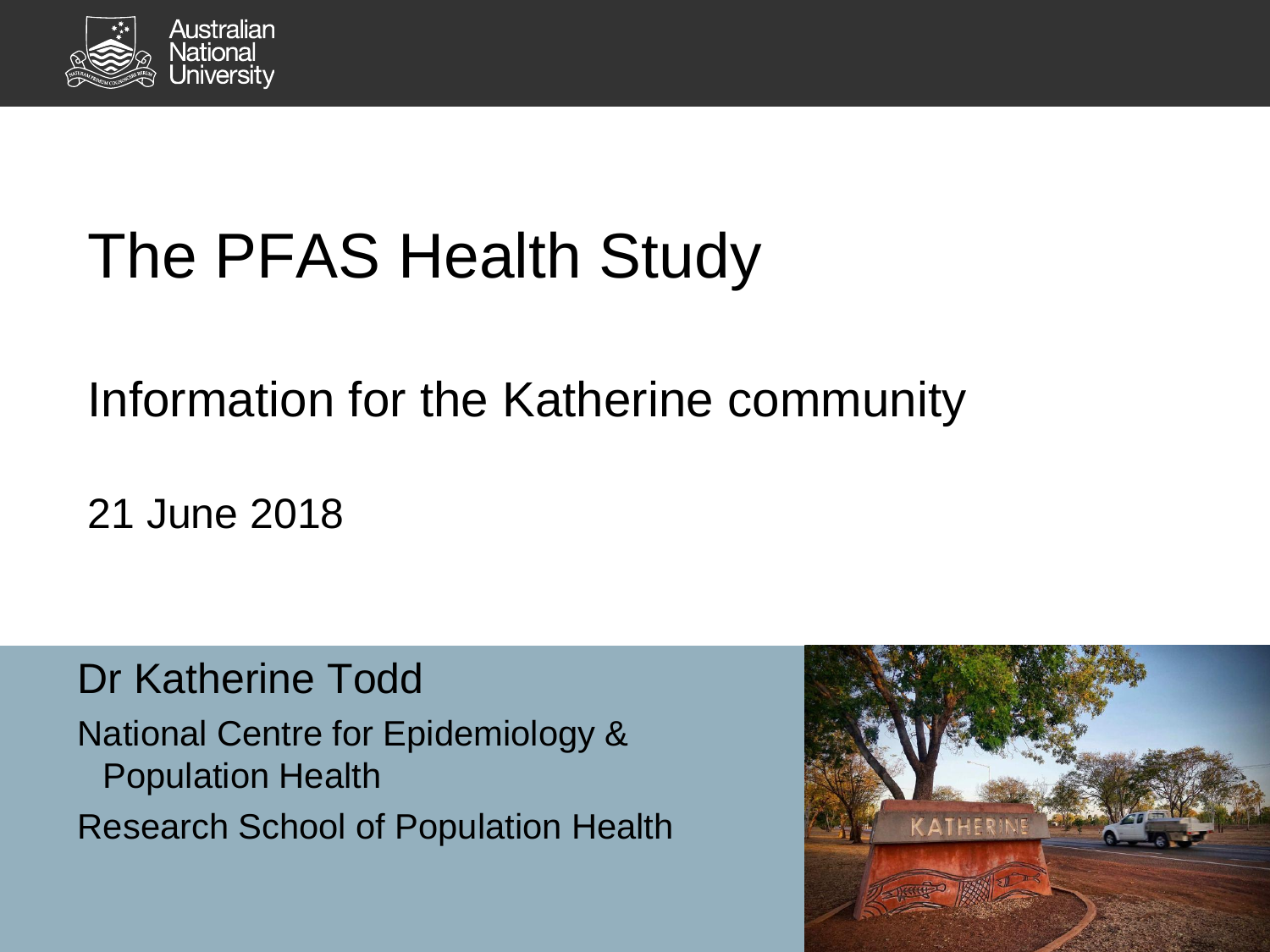

# Plan For Today

- What is epidemiology?
- About the PFAS Health Study
- Community Reference Panel
- Open discussion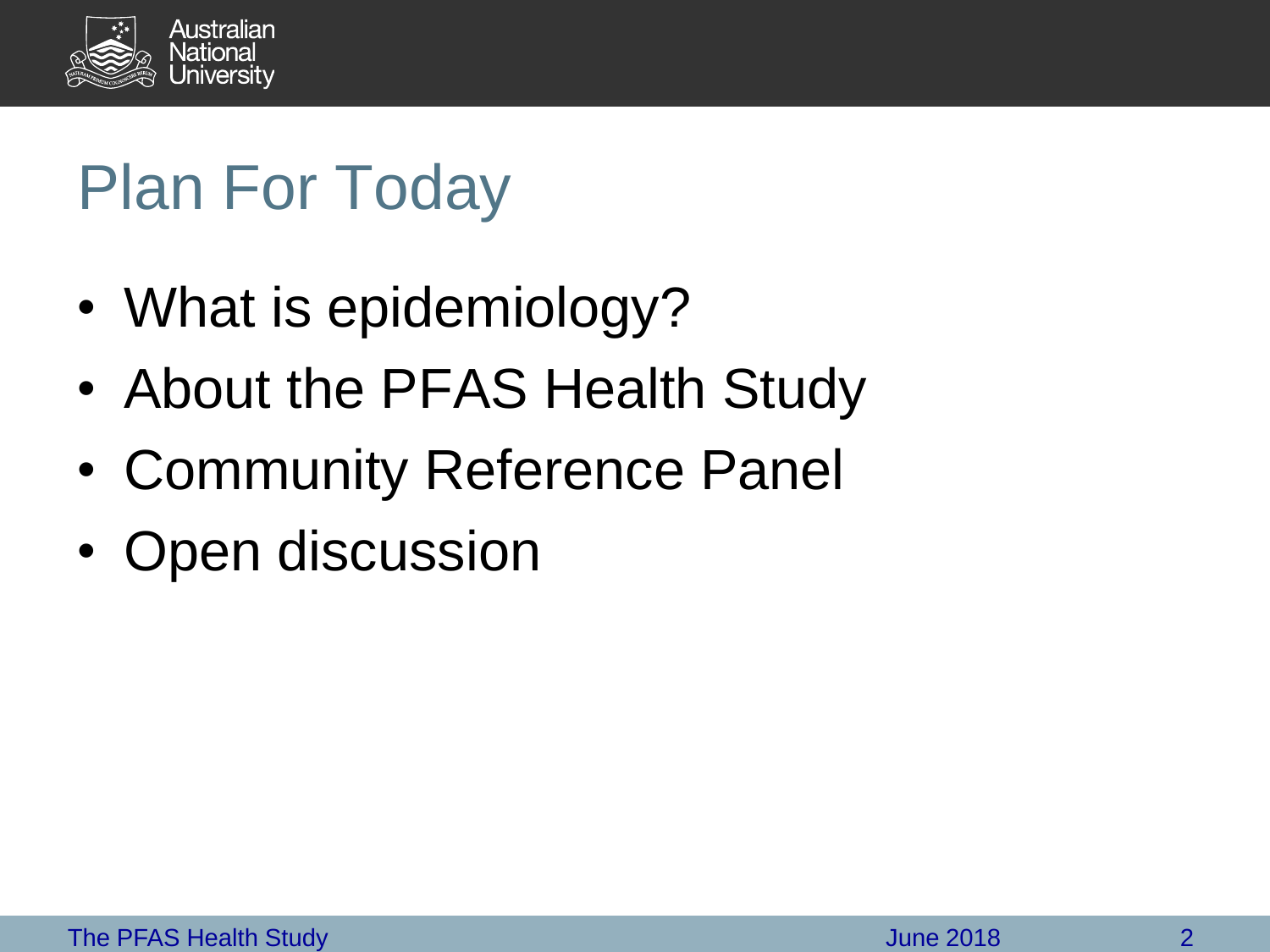

# What is Epidemiology?

#### Epidemiology is the study of **disease distribution**  and **frequency** in a population.



Epidemiology also investigates the relationship between **exposure** and **health outcomes**, which is a key part of the ANU epidemiological study.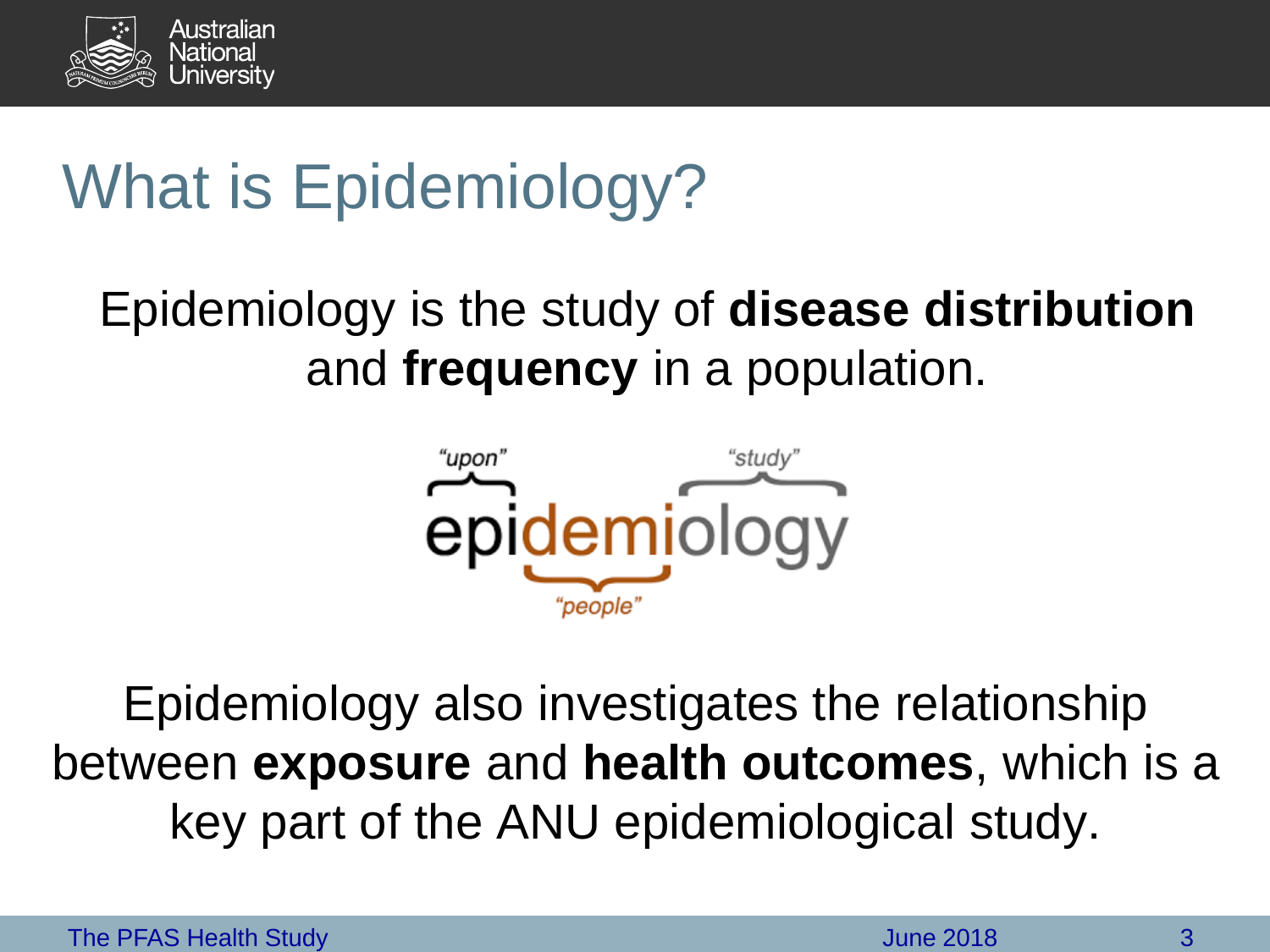

#### What are Epidemiological Studies?

#### Epidemiological studies ask these core questions;

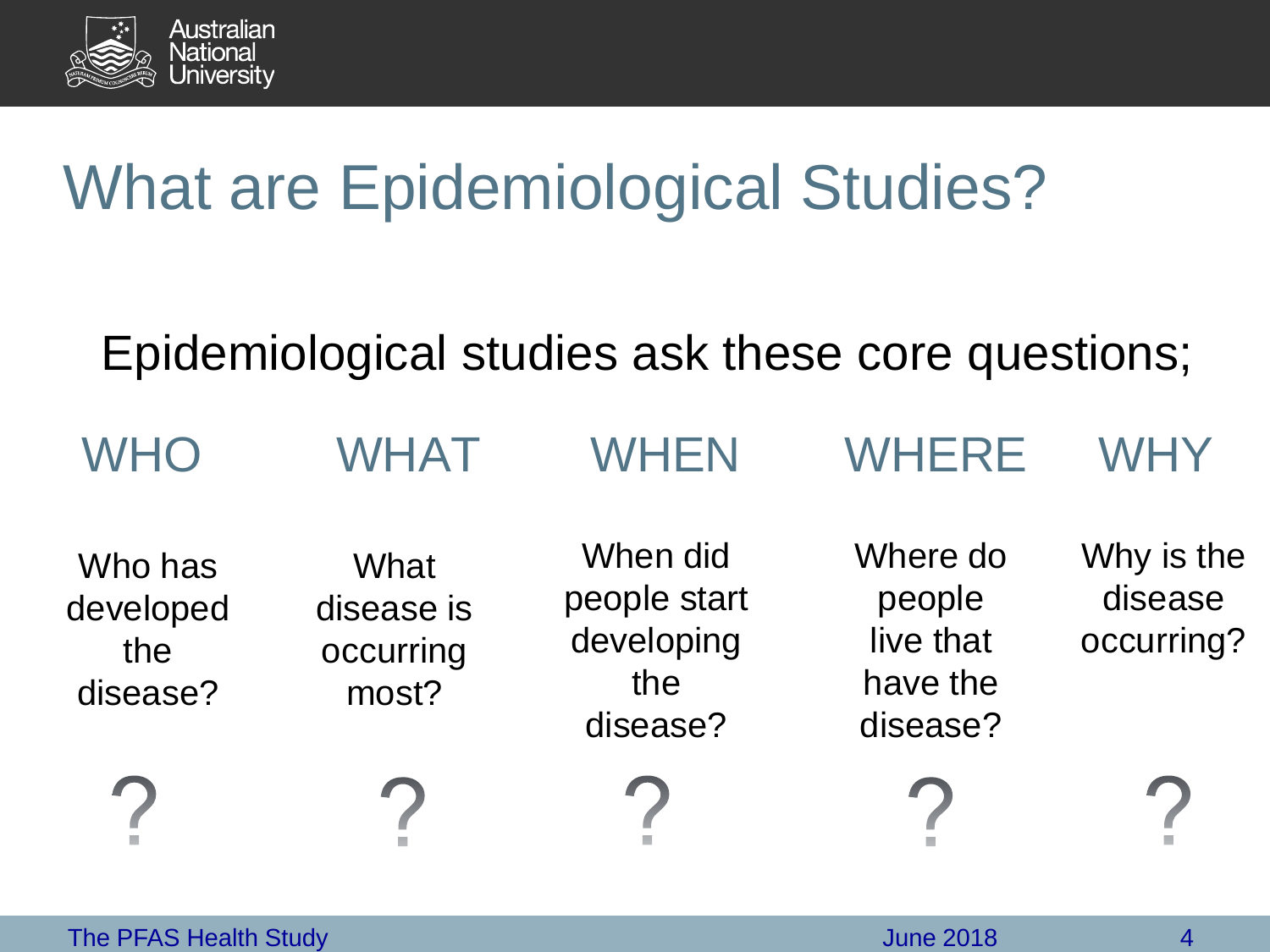

#### What Can an Epidemiological Study Tell Us?

- If people with higher exposure are more likely to have a disease
- If people living or working in a specific place are more likely to be more exposed or more likely to develop a disease
	- If there is link between other factors and the development of a disease

How exposure makes people develop a disease



If individuals will develop other diseases in the future because of their exposure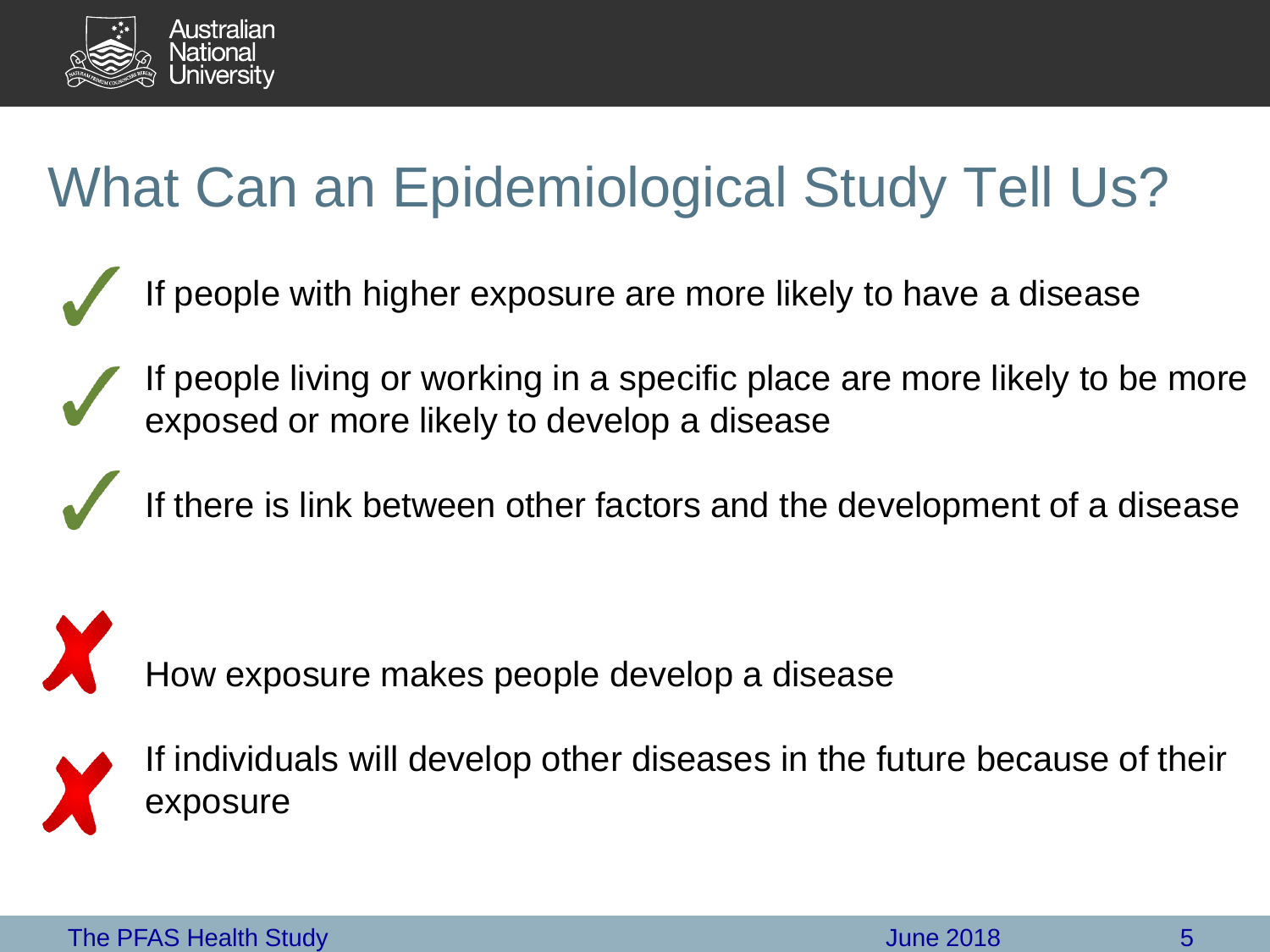

# PFAS Health Study

- 1. Development of study protocols
- 2. Systematic review of health effects
- 3. Voluntary Blood Testing Program
- 4. Focus groups of residents
- 5. Blood serum study
- 6. Cross-sectional survey
- 7. Data linkage study

**Phase I**

**Phase II**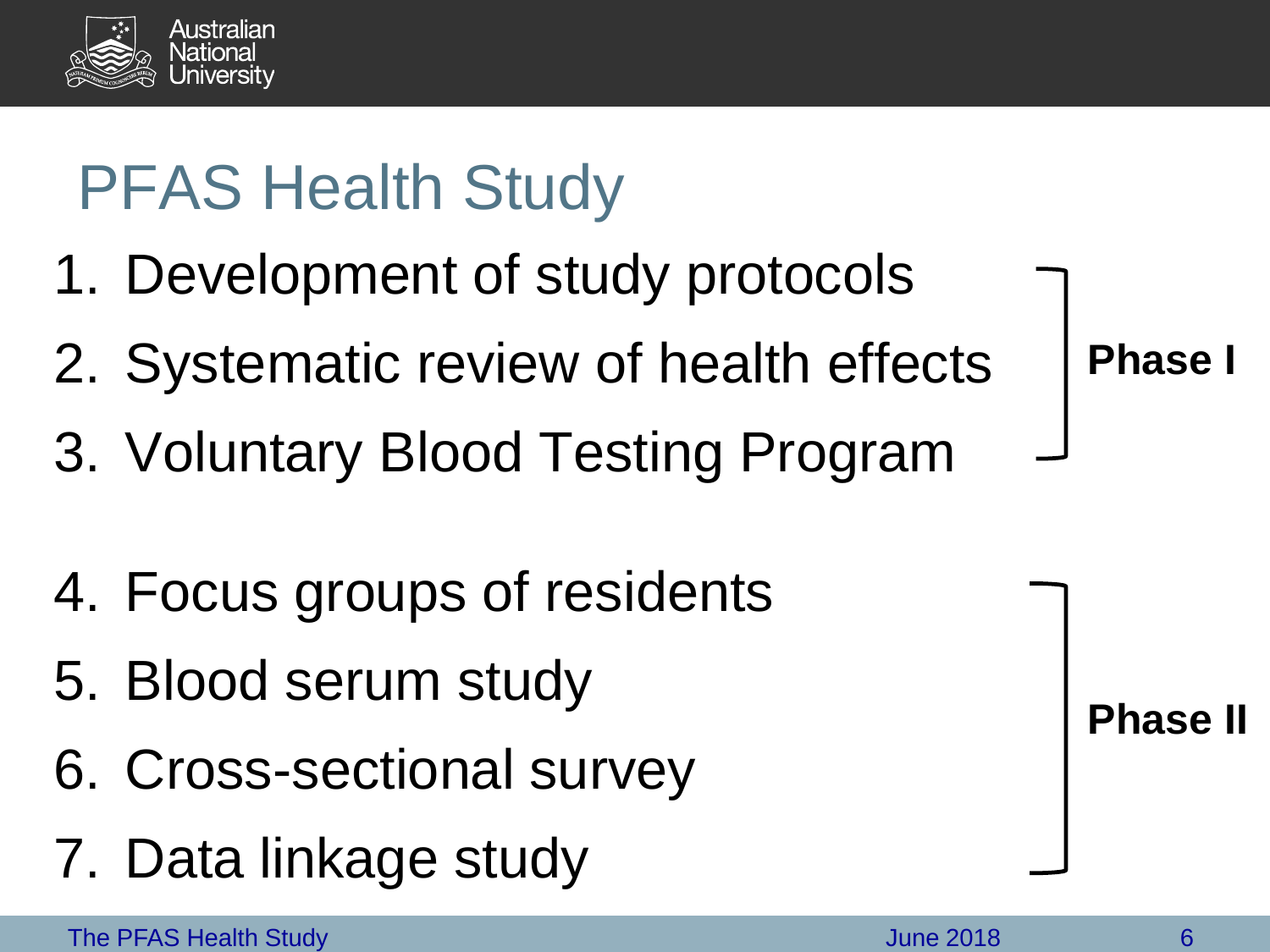

### Voluntary Blood Testing Program

- Participation has been high in Katherine
- Those who have already had their blood tested will be contacted by the research team and provided with an information sheet about the blood testing.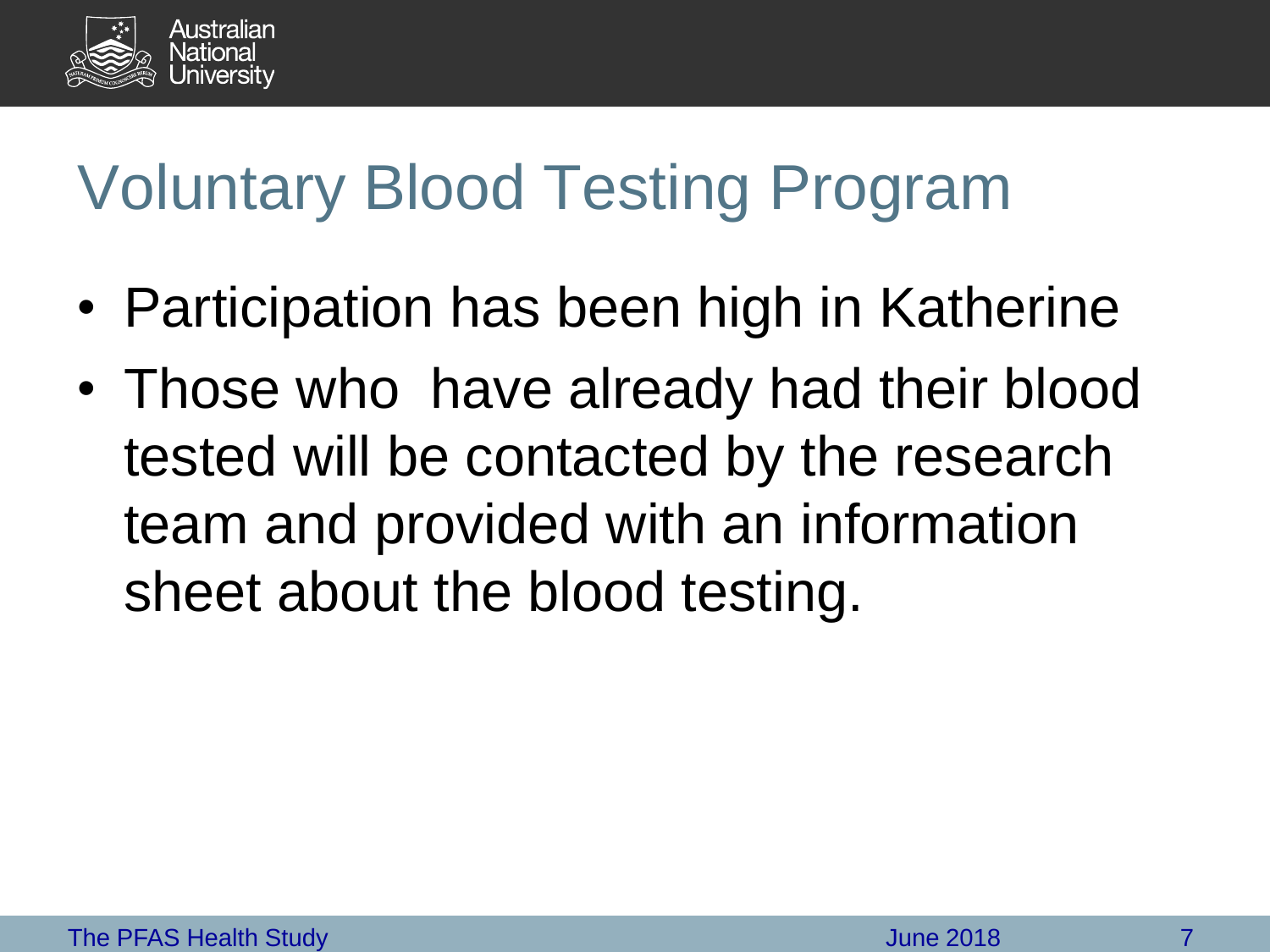

## Focus Groups

- What are people's worries about exposure to PFAS and their health?
- 8 focus groups were held in Jan/Feb 2018 in Williamtown and Oakey
- Currently finalising ethical approval to hold focus groups in Katherine
- Investigation zone residents and workers from Defence Bases
- Use this information for the cross-sectional survey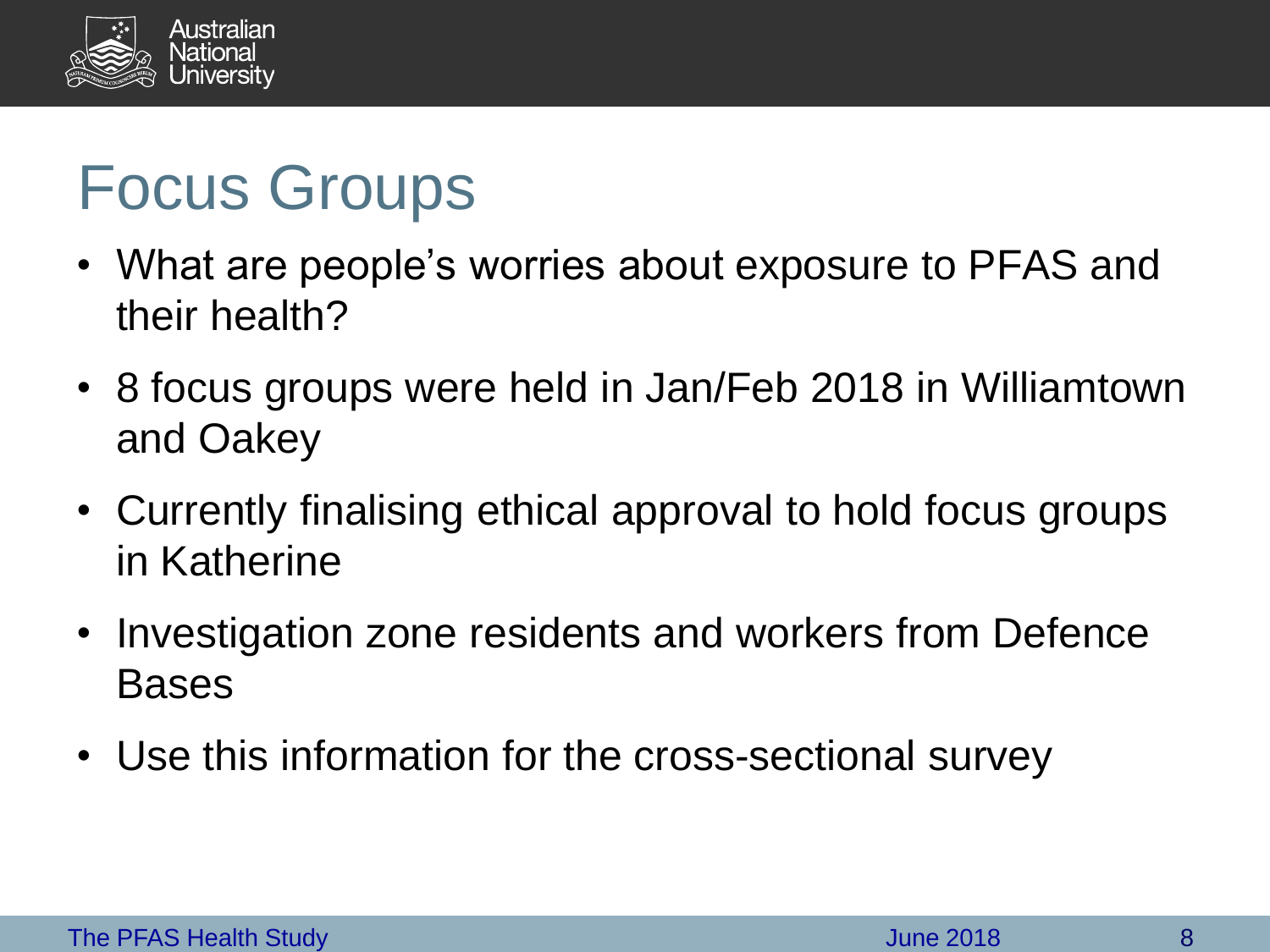

#### Blood serum study

- What are blood levels of PFAS in residents in Investigation Areas compared to people living in the surrounding area?
- Approximately 1,000 samples per town
- Mapping of PFAS results and other factors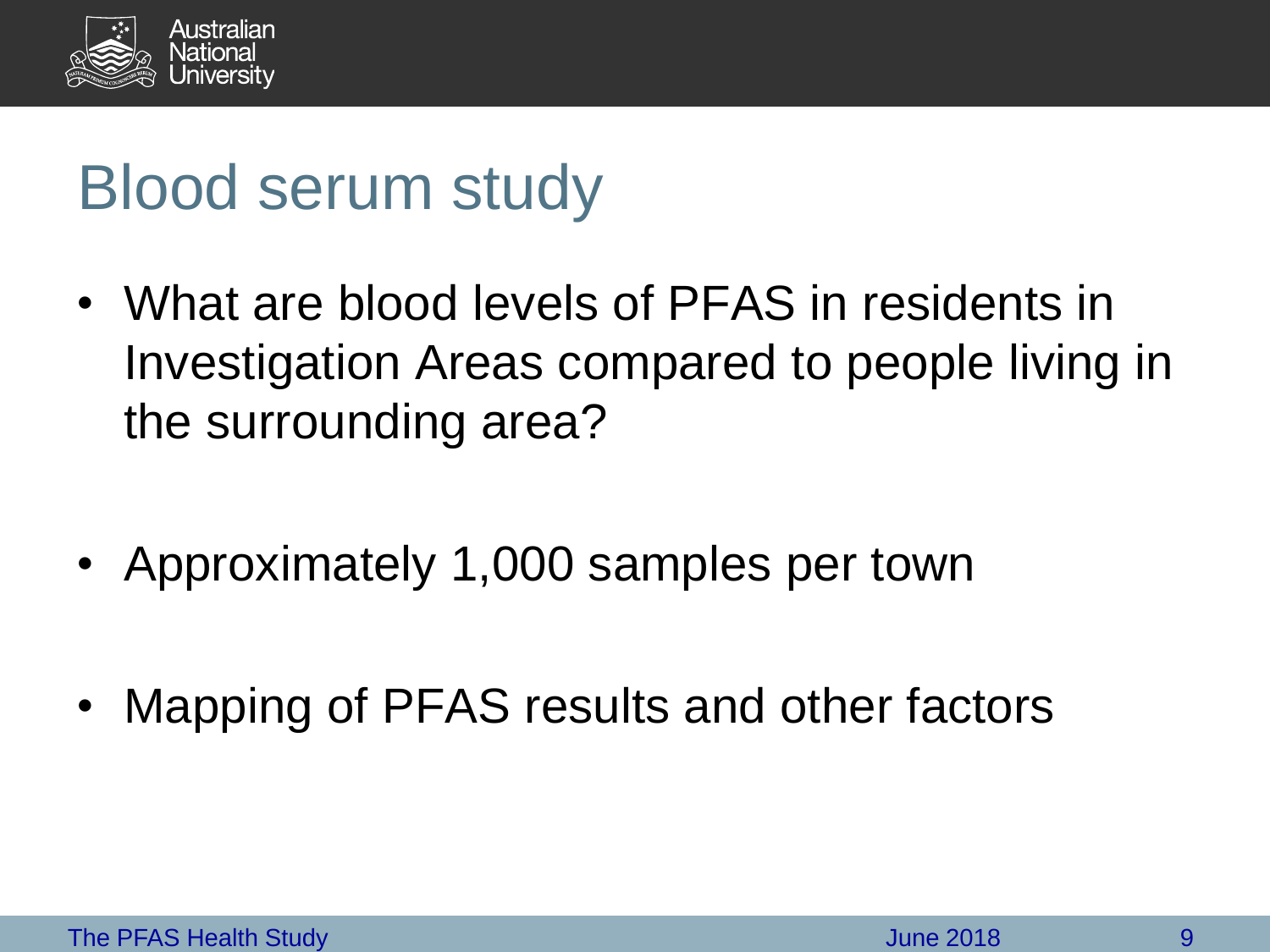

#### Cross-sectional survey

- What factors are linked with high blood PFAS levels within the Williamtown, Oakey and Katherine communities?
- Help us understand:
	- Sickness and other health problems
	- Health worries
	- Feelings of distress and anxiety
	- Ways people have been exposed to PFAS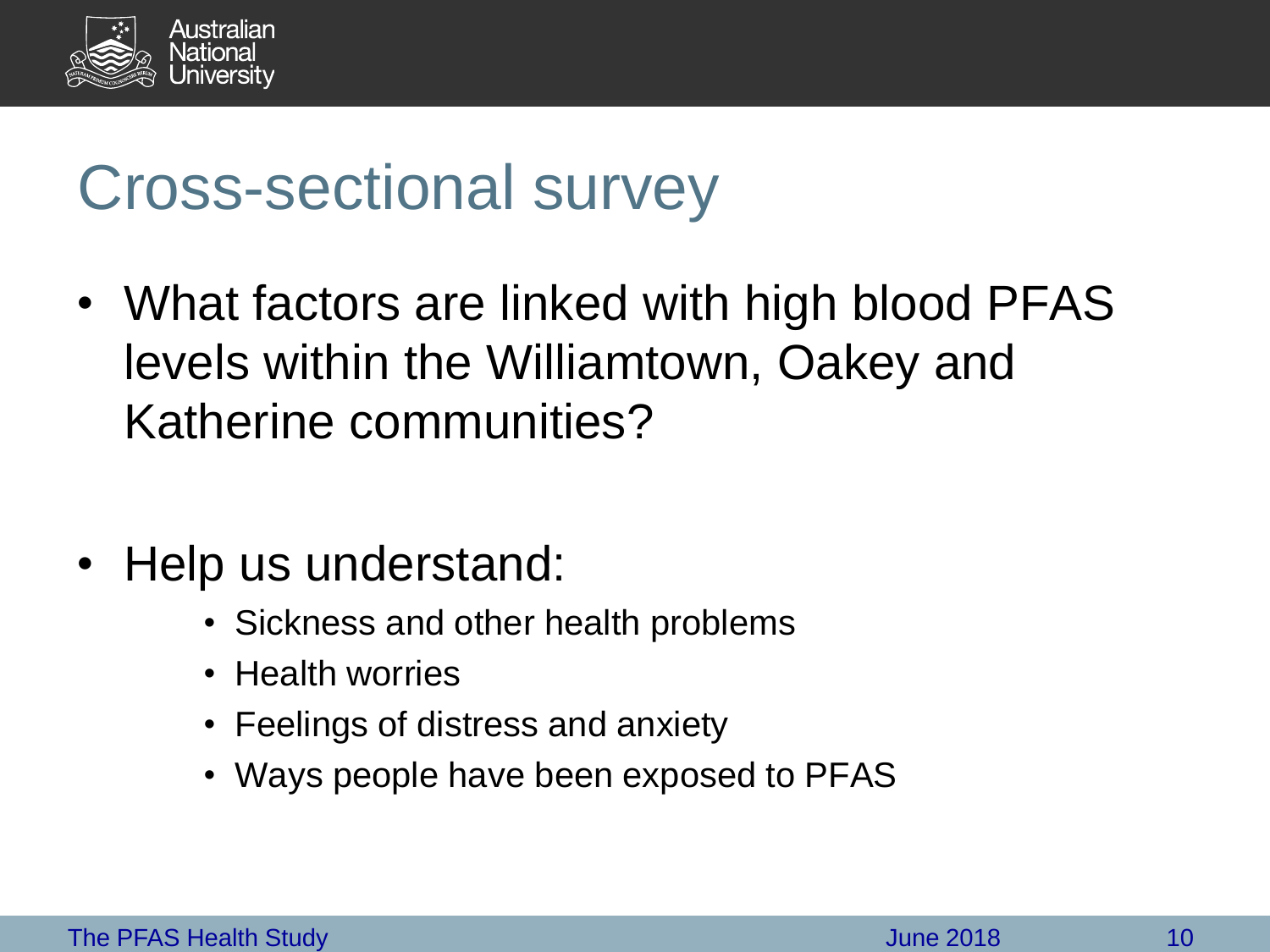

### Data linkage study

- Are rates of diseases higher among people who have lived in Williamtown, Oakey and Katherine than in the general Australian population?
- Use Medicare information and other databases
	- Australian Cancer Database
	- Admitted Patient Data Collections
	- National Perinatal Data Collection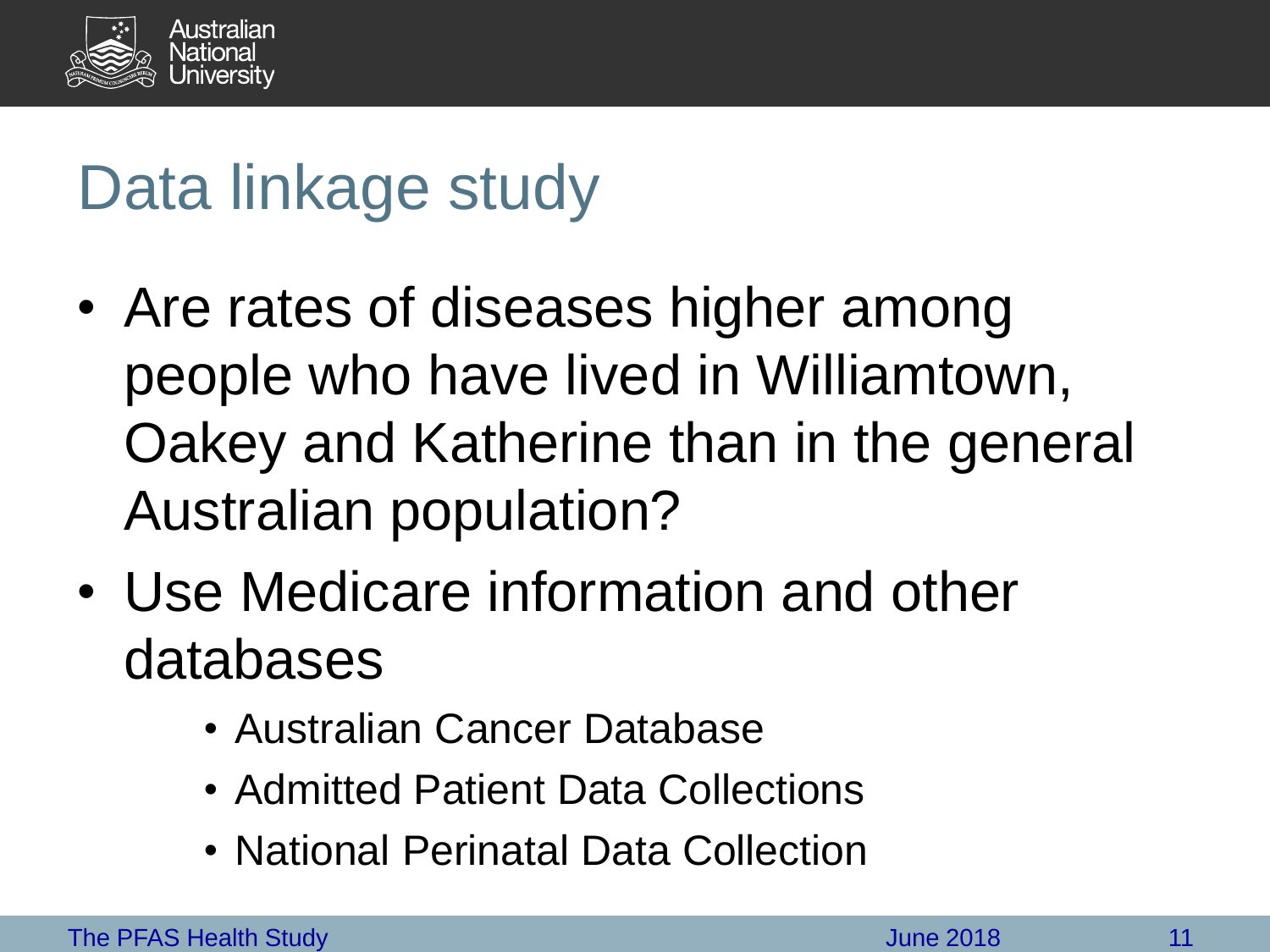

# Consultation & Communication

- Community reference panel
- Community meetings
- Reports, presentations & publications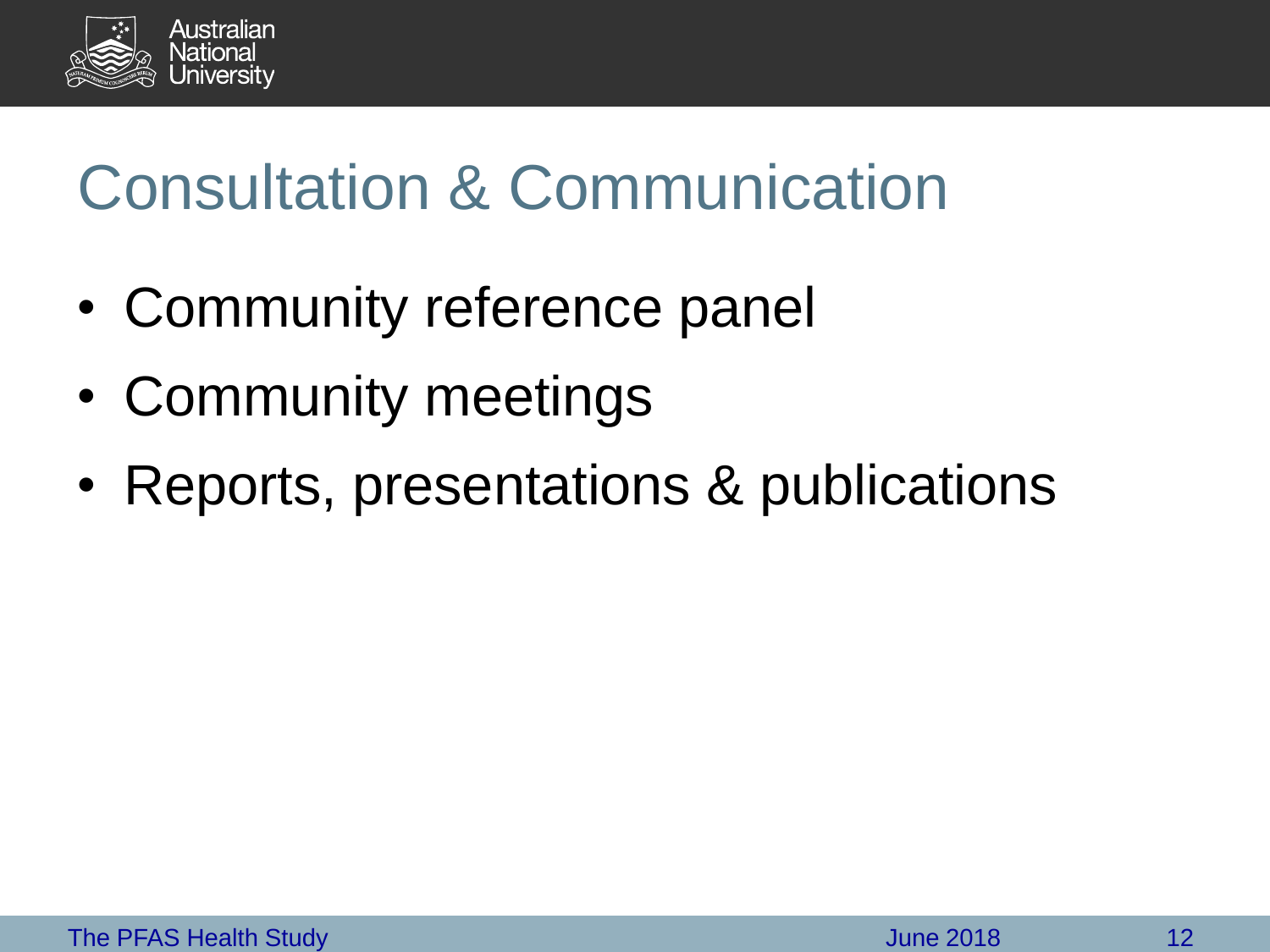

# Community Reference Panel

We are looking for interested community members to be on the panel

#### The panel will:

- Provide the ANU team with a link with the people of Williamtown, Oakey and Katherine;
- Help make the study successful by working with the communities
- Help hear any community worries about the epidemiological study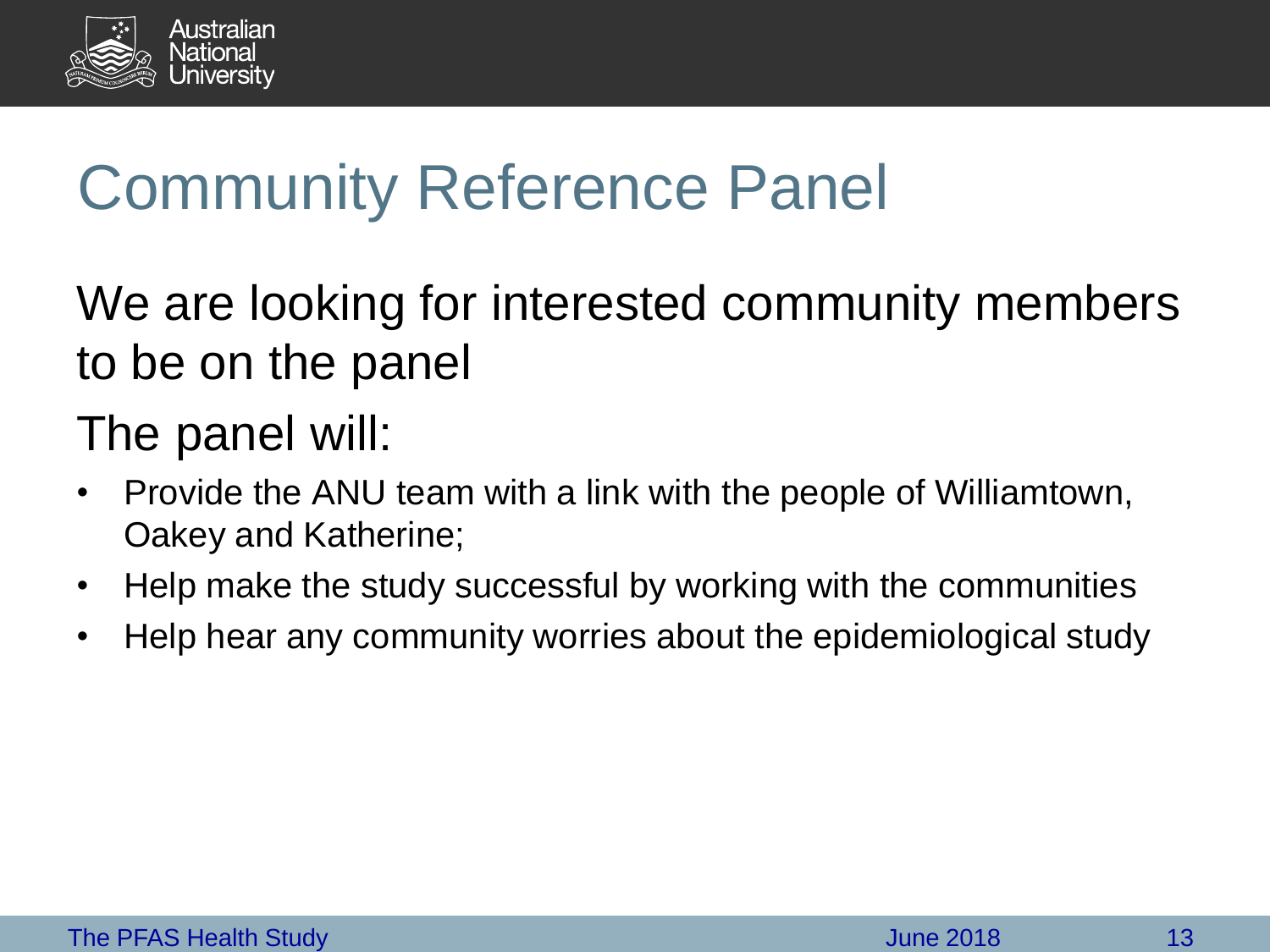

#### PFAS Health Study Team

- Martyn Kirk, ANU
- Rosemary Korda, ANU
- Robyn Lucas, ANU
- Cate D'Este, ANU
- Cathy Banwell, ANU
- Tambri Housen, ANU
- Phil Batterham, ANU
- Aparna Lal, ANU
- Katherine Todd, ANU
- Susan Trevenar, ANU
- Kayla Smurthwaite, ANU
- Liz Walker, ANU
- Jochen Mueller, UQ
- Bruce Armstrong, USyd
- Archie Clements, Curtin
- Jennifer Bräunig, UQ
- Adrian Miller, CDU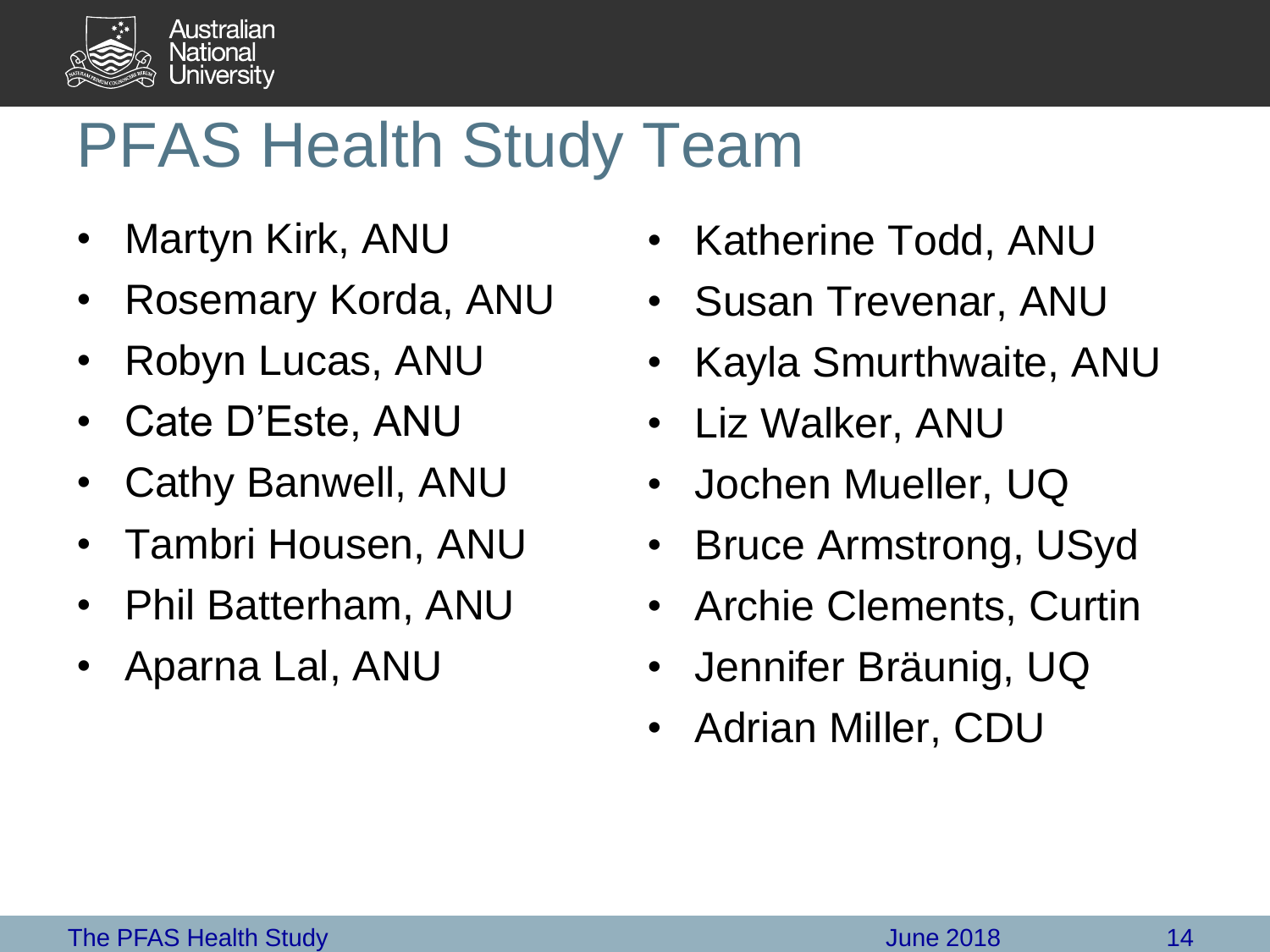

## Contacting the ANU Research Team

Our Email: pfas.health.study@anu.edu.au

Our Website: nceph.anu.edu.au/pfas-health-study